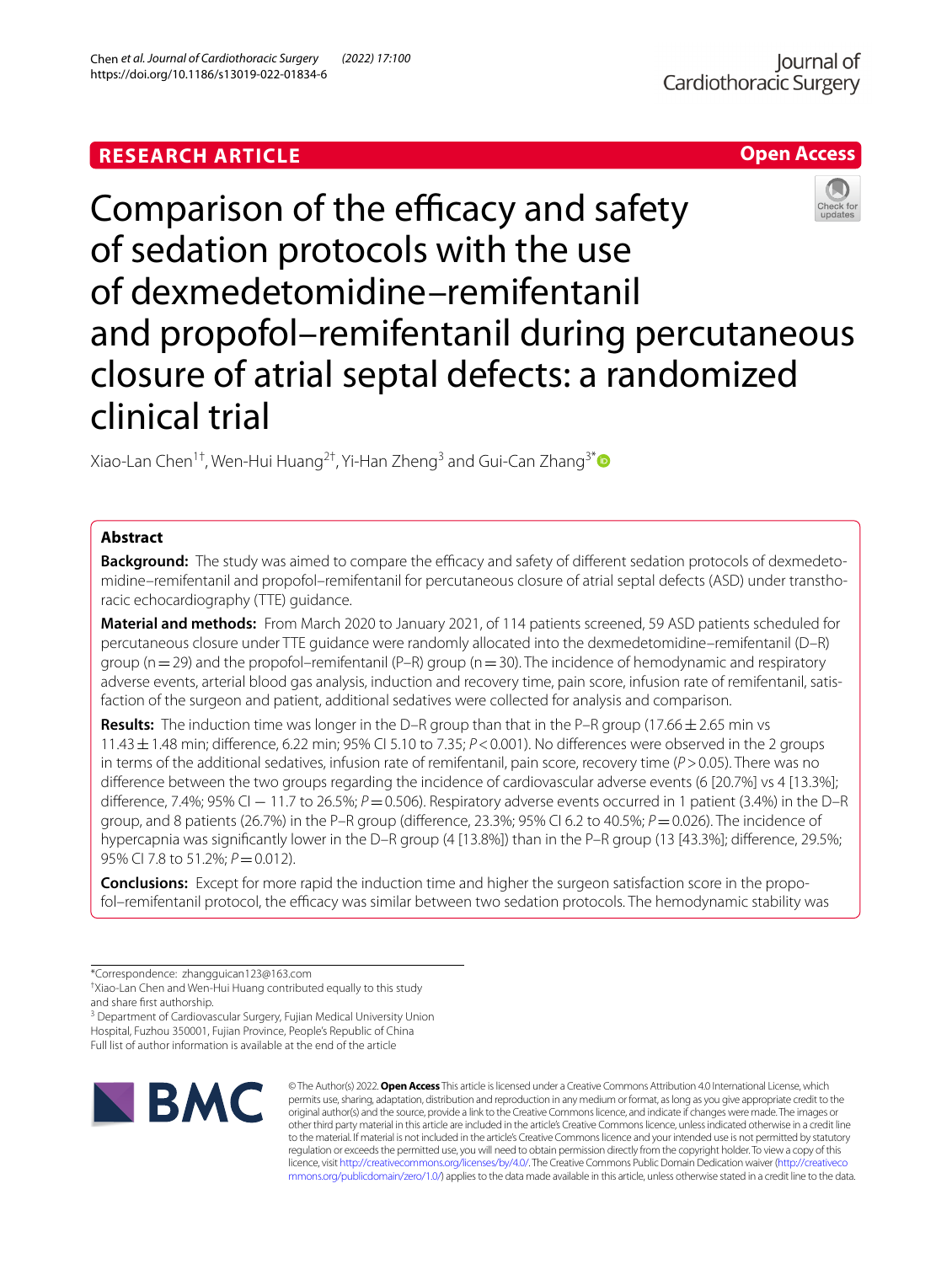comparable, the dexmedetomidine–remifentanil protocol had superior airway security due to fewer hypercapnia and respiratory adverse events.

**Keywords:** Atrial septal defects, Sedation, Dexmedetomidine, Propofol, Remifentanil

# **Background**

Percutaneous closure of atrial septal defect (ASD) has achieved satisfactory outcomes given the lower morbidity rates, superior cosmetic results and lower levels of postoperative pain compared to surgery [[1\]](#page-7-0). Total transthoracic echocardiography (TTE), which is used to monitor and guide the procedure of percutaneous ASD closure, is a suitable alternative method for avoiding exposure from X-ray radiation and esophageal probe  $[2, 3]$  $[2, 3]$  $[2, 3]$  $[2, 3]$ . The spontaneous movements and agitation during the surgery might induce technical difficulties and failures of the procedure. While proper sedation and analgesia can alleviate discomfort and provide amnesia.

Propofol has a rapid onset of action, and there is a fast recovery of cognition once propofol is discontinued. However, it is difficult to control sedation depth with propofol. And this sedative does not possess analgesic efects. In addition to dose-dependent respiratory depression, propofol might not retain airway security especially given in combination with opioid agonists in non-intubated patients  $[4, 5]$  $[4, 5]$  $[4, 5]$ . Thus, it is necessary for clinicians to seek a more appropriate drug of optimally retaining airway security during sedation. Dexmedetomidine is a selective and specific  $a^2$ -adrenoceptor agonist with easily roused sedation and analgesic properties. Dexmedetomidine does not decrease respiratory function when administered at appropriate doses. However, hemodynamic side efects associated with dexmedetomidine, including hypertension, hypotension and bradycardia, may limit its clinical application [\[6](#page-7-5)[–9](#page-7-6)].

ASD patients may experience prolonged onset time and delayed peak time of intravenous drugs due to the presence of a left-to-right shunt. It will lead to undesirable respiratory and cardiovascular depression if delivery of sedatives is not carefully titrated  $[10, 11]$  $[10, 11]$  $[10, 11]$  $[10, 11]$  $[10, 11]$ . The procedure under TTE guidance did not require the similar sedation depth as transesophageal echocardiography, however, the shallower but equally effective sedation protocols with fewer sedative-related adverse events for this specifc cohort of patients was imperative.

In this study, remifentanil combined with dexmedetomidine or propofol were all administered as a continuous intravenous infusion for achieving a proper sedation level. We hypothesized that there were more hemodynamic changes while fewer respiratory adverse events in the dexmedetomidine–remifentanil protocol in comparison to the propofol–remifentanil protocol.

## **Materials and methods**

This prospective, randomized and double-blind clinical research was approved by the Ethics Committee of Fujian Medical University, China (No. 2020KY018). Informed consent was obtained from all patients before the procedure. The study was registered at [http://www.chictr.org.](http://www.chictr.org.cn) [cn](http://www.chictr.org.cn) (No. ChiCTR2000030969).

## **Patients**

The inclusion criteria were ASD patients aged $\geq$  18 years old, American Society of Anesthesiologists (ASA) physical status<IV and scheduled for percutaneous ASD device (Amplatzer atrial septal occluder) closure under TTE guidance. Indications for the procedure included hemodynamically signifcant left to right shunts, a single secundum ASD without any other intracardiac structural abnormality, sufficient rims, satisfactory transthoracic acoustic windows. The exclusion criteria were as follows: STOP-BANG score  $\geq$  3 (an 8-point score in which values higher than 3 are associated with intermediate risk of Obstructive Sleep Apnea), serious renal dysfunction (undergoing dialysis before surgery), serious hepatic dysfunction (Child–Pugh class C or D), serious heart dysfunction (left ventricular ejection fraction less than 30%), bradycardia (heart rate<60 beats per minute or secondor third-degree block without pacemaker), known drug allergies, or a history of drug abuse [[12](#page-7-9), [13\]](#page-7-10).

From March 2020 to January 2021,114 patients were screened for study participation; of these, 64 patients were randomly allocated into the dexmedetomidine–remifentanil (D–R) group  $(n=32)$  or the propofol–remifentanil (P–R) group  $(n=32)$  using a random number table provided by [www.random.org.](http://www.random.org) Among the 64 patients, 2 patients (1 patient in the D–R group and 1 patient in the P–R group) were converted to surgical repair under general anesthesia and 3 patients (2 patients in the D–R group and 1 patient in the P–R group) were guided by transesophageal echocardiography (TEE) because of unsatisfactory transthoracic acoustic windows for evaluating postoperative residual shunt. Finally, 5 patients were excluded from the study, data for 59 patients (29 patients in the D–R group and 30 patients in the P–R group) were analyzed (Fig. [1\)](#page-2-0).

## **Blinding**

All preoperative and intraoperative data were collected by a blind anesthesiologist not directly involved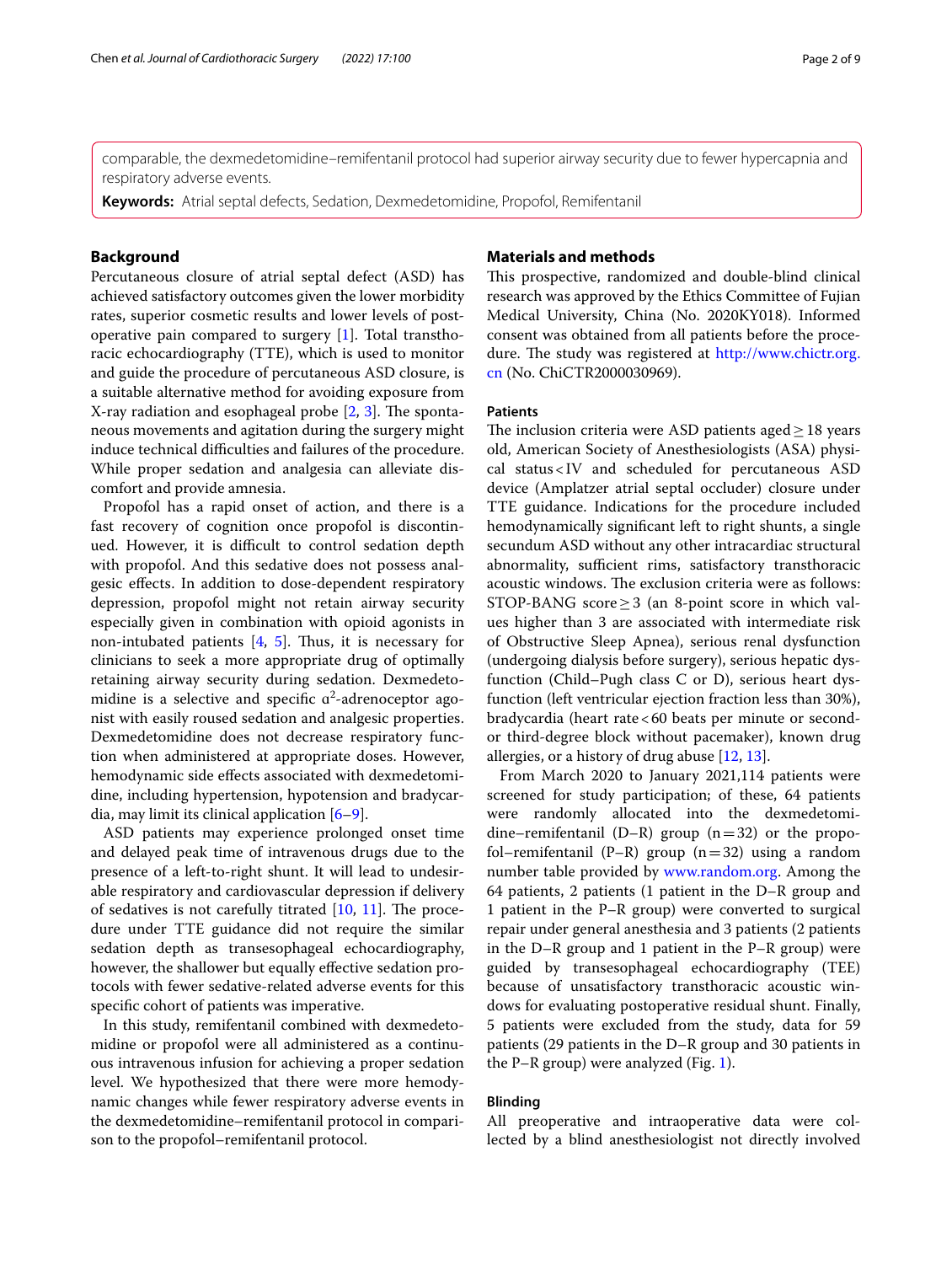

<span id="page-2-0"></span>in sedation protocol. However, it is unrealistic for an attending anesthesiologist to be blind to preoperative and intraoperative data, which is critical to anesthesia management. Patients and surgeons were blinded to group allocation. All drug infusion pumps and infusion lines are concealed to avoid detection.

# **Sedation protocols**

None of the patients were premedicated. The sedation level was assessed with the Observer's Assessment of Alertness/Sedation (OAA/S) scale (a 'wide awake' score  $=5$  and a 'deeply sedated' score  $=1$ ; the fnal score is the sum of the responsiveness, speech, facial expression, and eyes component scores) [[14\]](#page-7-11) and bispectral index (BIS, Aspect Medical System, Newton, MA, USA). Intraoperative sedation levels were targeted to achieve a BIS of 60–85 and an OAA/S score  $\leq$  4. Remifentanil (Ultiva®, China National Pharmaceutical Industry Corporation Ltd., HeBei, China) was infused continuously at a rate of 4 μg/kg per hour in both groups before starting the procedure. For the D–R group, the initial infusion of dexmedetomidine (Precedex®, Yangtze River Pharmaceutical (Group) Co. Ltd., JiangSu, China) was set at 6.0 μg/kg/h for 10 min as the initial loading dose, followed by a maintenance infusion beginning at a rate of 1.0 μg/kg/h. In the P–R group, the initial infusion of propofol (Pofol®, B.Braun Melsungen AG, Melsungen, Germany) was set at 6.0 mg/kg/h for 10 min, followed by continuous infusion beginning at a rate of 2 mg/kg/h. When target sedation level was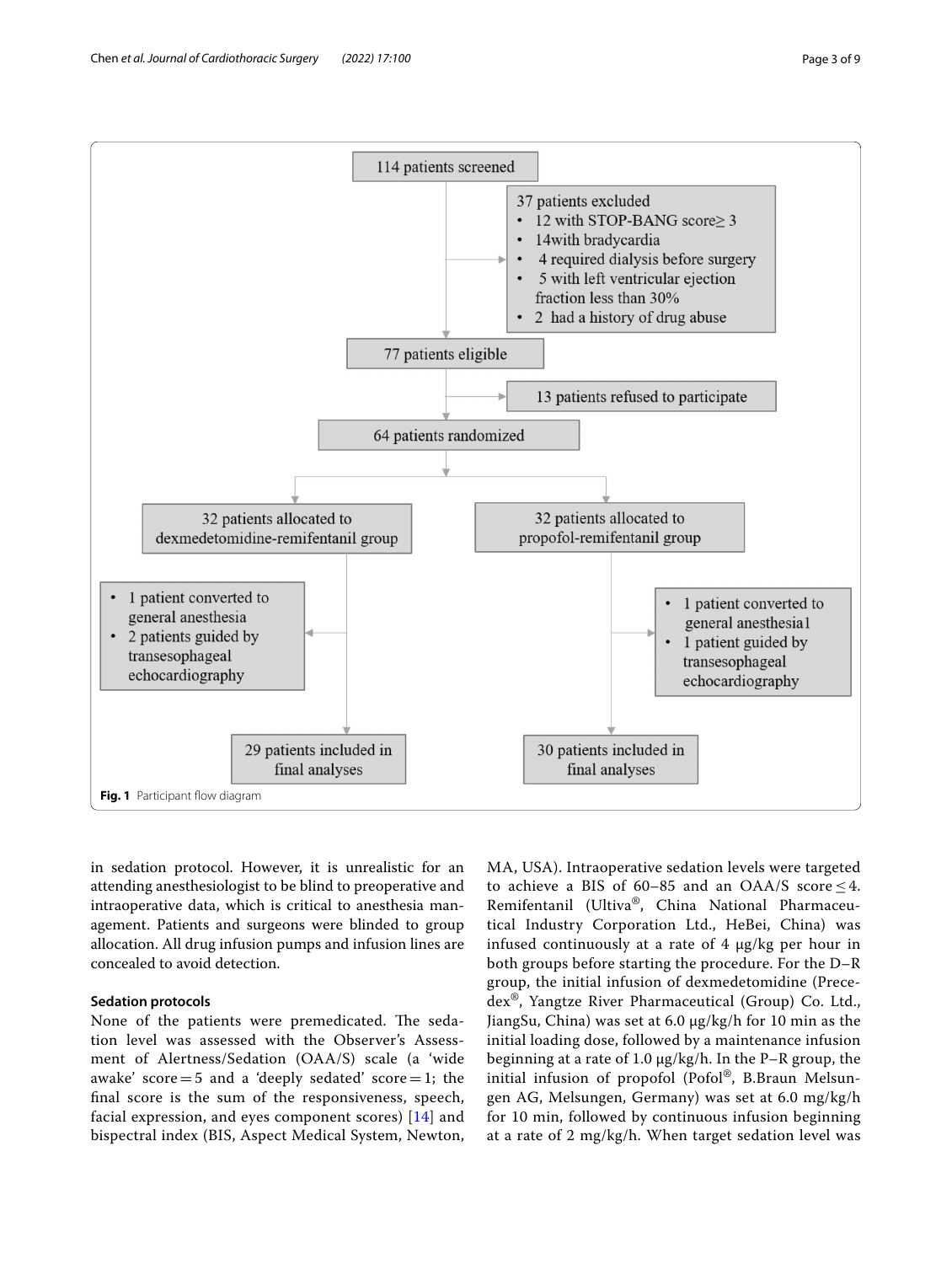obtained, the maintenance infusion rate of sedatives was adjusted according to the patients' sedation level and all drugs were discontinued at the end of the procedure in both groups.

If sedation level was inadequate in either group, the infusion rates of sedatives were increased at frst. Besides, a bolus of 10–20 mg propofol was administered as a rescue sedation therapy when frst-line treatment failed [\[15](#page-7-12)].

# **Anesthesia management and data collection**

Vital signs were monitored continuously and recorded at 5-min intervals: oxygen saturation  $(SpO<sub>2</sub>)$ , heart rate (HR), electrocardiogram (ECG), respiratory rate (RR). In addition, an arterial catheter was routinely inserted for assessing invasive arterial pressure, and arterial blood gas analysis was performed at baseline (breathing room air). All patients were breathing spontaneously, and 4 L/min oxygen was given through a nasal cannula. The sedation protocols were started after placement of the arterial catheter in both groups. On achieving the targeted sedation level (BIS of 60–85 and an OAA/S score  $\leq$  4), the right groin was infiltrated with 10 mL of 1% lidocaine at the beginning of the interventional procedure.

Arterial blood gas analysis was repeated immediately after the procedure. The number of patients with hypercapnia (PaCO<sub>2</sub> $\geq$ 45 mmHg) was evaluated. The time needed to achieve an Aldrete score≥9 (a10-point score in which values higher than 9 are adopted as the suggested criteria for discharge from the PACU; the fnal score is the sum of the activity, respiration, circulation, consciousness and  $O_2$  saturation component scores) was noted [\[16](#page-7-13)]. Patients were asked to evaluate their levels of pain  $(0=no; 1-3=mid; 4-6=moderate; 7-10=severe)$ pain) by using the visual analogue scale (VAS) and were transferred to the ward when the Aldrete score was $\geq$ 9  $[10]$  $[10]$ . The satisfaction with the quality of the sedation (5-point Likert scale: 1, very satisfed; 2, satisfed; 3, neutral; 4, dissatisfed; and 5, very dissatisfed) were evaluated by the surgeons and patients [\[13\]](#page-7-10).

Hemodynamic and respiratory adverse events were defned as follows. Hypotension (mean arterial blood pressure<65 mmHg), hypertension (mean arterial blood pressure  $≥$  20% of baseline), bradycardia (heart rate <50 beats per minute), bradypnea (respiratory rate<8/min for  $\geq$  1 min), apnea (absence of ventilator effort  $\geq$  20 s) and oxygen desaturation (SpO2<90% for  $\geq$  10 s) were all recorded [[13\]](#page-7-10).

We managed adverse respiratory events with a jaw thrust, mask ventilation,

by increasing oxygen flow, or asopharyngeal/ oropharyngeal airway insertion. Noradrenaline, urapidil, atropine, or esmolol was administered for adverse hemodynamic events.

The efficacy of sedation protocols was assessed on the ability to successfully complete the procedure without rescue sedatives, pain score, infusion rate of remifentanil, induction time (the time to achieve targeted levels of sedation), recovery time (the time to an Aldrete score > 9), anesthetic satisfaction of the surgeons and patients. The incidence of hemodynamic and respiratory adverse events, arterial blood gas analysis, hypercapnia all were compared to evaluate the safety of sedation protocols.

## **Interventional procedure and echocardiography guidance**

The patient was placed in a supine position, and TTE was performed continuously throughout the procedure to monitor device deployment. The interventional procedure of percutaneous closure of ASD has been described in the previous study  $[2]$  $[2]$ . Briefly, a venous sheath was inserted after the right femoral vein was punctured and systemic heparinization (1 mg/kg) was performed. Subsequently, a catheter was inserted, followed by advancement of a guidewire through the ASD into the left atrium. Then, an occluder was delivered carefully through the sheath. The left disc was deployed in the left atrium and pulled back against the atrial septum, and then the right atrial disc was deployed. Finally, the device was released once the occluder was positioned properly.

If patients did not undergo successful device implantation due to severe residual shunt, complete heart block, or device dislodged, then the patients were referred for surgical repair under general anesthesia with endotracheal intubation as a remedial measure and were excluded from the fnal sedation analysis.

## **Statistical analysis**

Statistical analyses were performed by SPSS software (ver.22.0, SPSS Inc., Chicago, IL, United States). The results are presented as the mean $\pm$ standard deviation (SD) for the continuous variables that were normally distributed or approximately normal distribution after normality test and histogram. The results are presented as the median and interquartile range (IQR) for those that were nonnormally distributed. Categorical variables are presented as numbers or percentages. Student's t test and Mann–Whitney U-test were used to compare continuous variables with a normal distribution and those with a nonnormal distribution. For comparison of the categorical data,  $\chi^2$  test or Fisher's exact test was performed. Besides, for comparison of the grade data, Wilcoxon rank- sum test was performed. Efects are reported with a point estimate and 95% CI in addition to *P* values. All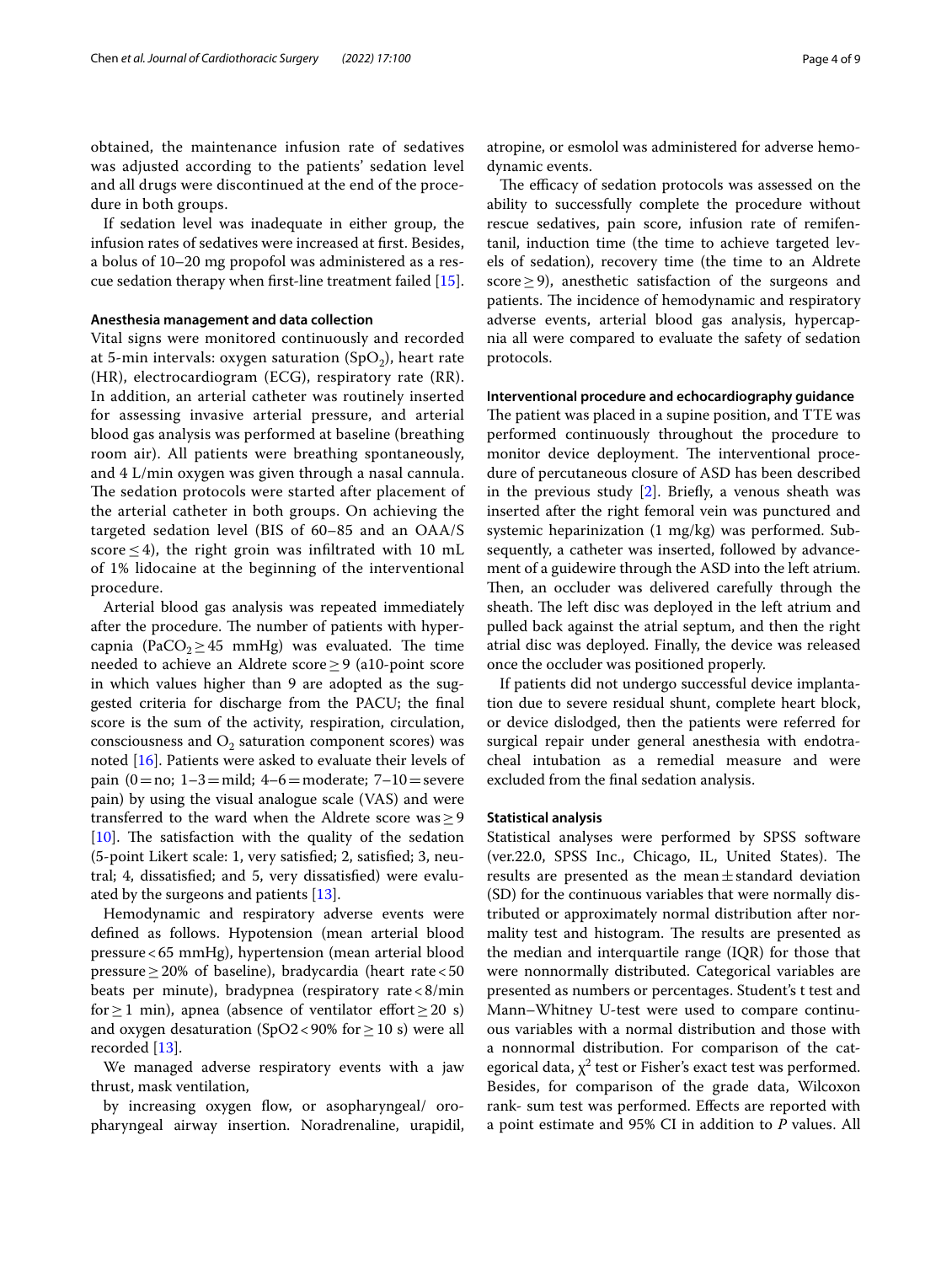statistical tests were two-tailed with a signifcance level of 0.05.

The main safety concern with sedation in patients is respiratory adverse events. According to a previous study, propofol–remifentanil combinations for sedation during hysteroscopy, the incidence of respiratory depression was 40%. Based on this result, the decreases in the incidence of respiratory depression to 10% in dexmedetomidine– remifentanil group was considered clinically signifcant

<span id="page-4-0"></span>**Table 1** The data of demographic and clinical characteristics

|                        | D-R group ( $n = 29$ ) | P-R group ( $n = 30$ ) |
|------------------------|------------------------|------------------------|
| Age (y)                | $45.34 \pm 15.80$      | $43.53 + 16.31$        |
| Women, n (%)           | 20 (69.0%)             | 24 (80.0%)             |
| Height (cm)            | $162.03 \pm 8.34$      | $160.03 \pm 8.05$      |
| Weight (kg)            | $57.02 \pm 10.06$      | $57.88 \pm 11.06$      |
| BMI ( $kg/m2$ )        | $21.62 \pm 2.91$       | $22.37 + 3.19$         |
| ASA status (II/III), n | 22/7                   | 24/6                   |
| Snoring history, n (%) | 8 (27.6%)              | 10 (33.3%)             |
| Smoking history, n (%) | 7(24.1%)               | 5(16.7%)               |
| ASD size (mm)          | $18.96 \pm 7.51$       | $17.77 + 6.88$         |
| PASP (mm Hg)           | $41.48 \pm 9.04$       | $39.03 \pm 16.31$      |
| Qp/Qs                  | $2.27 \pm 0.32$        | $2.18 \pm 0.26$        |

D–R group: dexmedetomidine–remifentanil group; P–R group: propofol– remifentanil group; BMI: body mass index; ASA: American Society of Anesthesiologists; ASD: atrial septal defect; PASP: pulmonary artery systolic pressure; Qp/Qs: pulmonary to systemic blood flow ratio

<span id="page-4-1"></span>**Table 2** Efficacy of sedation protocols in both groups

[[17\]](#page-7-14). We estimated that 29 participants per group were needed considering a two-sided test with  $\alpha$  = 0.05, power of 80% (β = 0.20). To compensate for possible loss, we assumed a 10% drop-out rate, and 3 participants were added to each group. Finally, a sample size of 32 subjects per group was required (total of 64 subjects) in this study.

# **Results**

The demographic and clinical characteristics are pre-sented in Table [1.](#page-4-0) There were no significant differences between the two groups.

In terms of sedation efficacy (Table [2\)](#page-4-1), all patients successfully completed procedure without apparent body movement leading to interruption of procedure. The induction time was longer in the D–R group than that in the P–R group  $(17.66 \pm 2.65 \text{ min} \text{ vs } 11.43 \pm 1.48 \text{ min})$ diference, 6.22 min; 95% CI 5.10 to 7.35; *P*<0.001). Four patients (13.8%) in the D–R group and 2 patients (6.7%) in the P–R group required additional propofol administrated as a rescue sedative (diference, 7.1%; 95% CI − 8.3 to 22.5%; *P*=0.424) at doses of 17.50±5.00 mg and 15.00±7.07 mg (diference, 2.50 mg; 95% CI − 10.94 to 15.94;  $P=0.633$ ), respectively. The infusion rates of remifentanil and maximal pain scores (VAS) were not signifcantly diferent in the two groups (*P*>0.05). No difference between the D–R group and the P–R group was observed regarding the recovery time  $(13.03 \pm 1.82 \text{ min})$ vs 12.20±2.17 min; diference, 0.83 min; 95% CI − 0.21

|                                      | D-R group ( $n = 29$ ) | P-R group ( $n = 30$ ) | Difference (95% CI)        | P value |
|--------------------------------------|------------------------|------------------------|----------------------------|---------|
| Induction time (min)                 | $17.66 \pm 2.65$       | $11.43 \pm 1.48$       | 6.22 (5.10 to 7.35)        | < 0.001 |
| Procedure duration (min)             | $52.48 \pm 9.11$       | $52.23 \pm 7.41$       | $0.25$ ( $-4.07$ to 4.57)  | 0.908   |
| Sedation duration (min)              | $70.14 \pm 9.62$       | $63.67 \pm 7.02$       | 6.47 (2.09 to 10.85)       | 0.004   |
| Remifentanil infusion rate (µg/kg/h) | $3.99 \pm 0.08$        | $3.97 \pm 0.09$        | $0.02$ (- 0.03 to 0.06)    | 0.481   |
| Maximum pain level (VAS)             |                        |                        |                            | 0.786   |
| $0$ (no pain)                        | 24 (82.8%)             | 24 (80.0%)             |                            |         |
| $<$ 3 (mild pain)                    | 5(17.2%)               | $6(20.0\%)$            |                            |         |
| Recovery time (min)                  | $13.03 \pm 1.82$       | $12.20 \pm 2.17$       | $0.83$ (- 0.21 to 1.88)    | 0.116   |
| Additional propofol required         |                        |                        |                            |         |
| Patients, n (%)                      | 4 (13.8%)              | 2(6.7%)                | $7.1\%$ ( $-8.3$ to 22.5%) | 0.424   |
| Dose (mg)                            | $17.50 \pm 5.00$       | $15.00 \pm 7.07$       | $2.50$ (- 10.94 to 15.94)  | 0.633   |
| Surgeon satisfaction score           |                        |                        |                            | 0.006   |
| 1 (very satisfied)                   | 11 (37.9%)             | 22 (73.3%)             |                            |         |
| 2 (satisfied)                        | 12 (41.4%)             | $6(20.0\%)$            |                            |         |
| 3 (neutral)                          | 6(20.7%)               | 2(6.7%)                |                            |         |
| Patient satisfaction score           |                        |                        |                            | 0.668   |
| 1 (very satisfied)                   | 23 (79.3%)             | 22 (73.3%)             |                            |         |
| 2 (satisfied)                        | 4 (13.8%)              | 7(23.3%)               |                            |         |
| 3 (neutral)                          | $2(6.9\%)$             | $1(3.3\%)$             |                            |         |
|                                      |                        |                        |                            |         |

D–R group: dexmedetomidine–remifentanil group; P–R group: propofol–remifentanil group; VAS: visual analog scale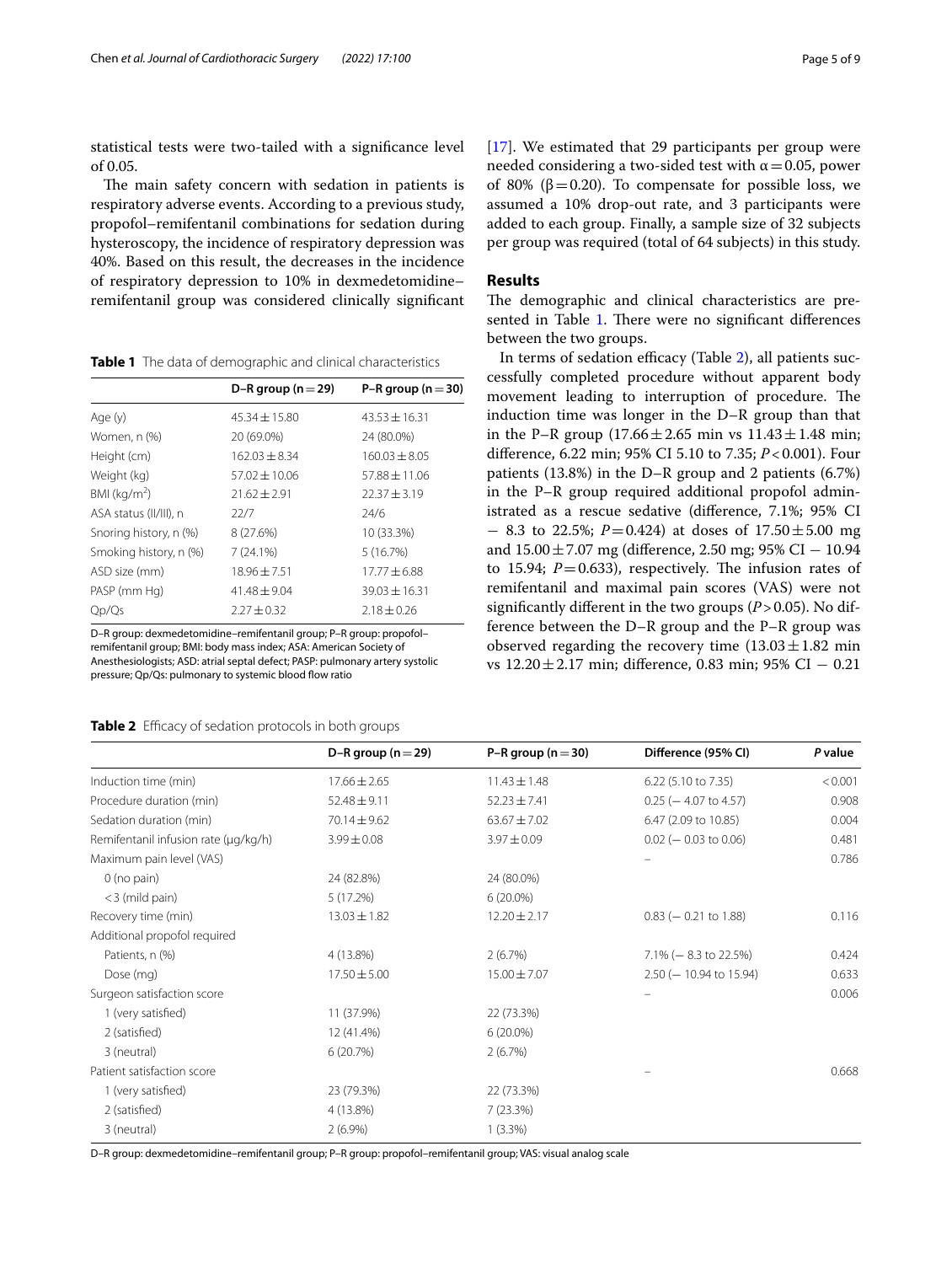|                                      | D-R group ( $n = 29$ ) | P-R group ( $n = 30$ ) | difference (95% CI)        | P value |
|--------------------------------------|------------------------|------------------------|----------------------------|---------|
| Respiratory adverse events, n (%)    | 1 (3.4%)               | 8 (26.7%)              | 23.3% (6.2 to 40.5%)       | 0.026   |
| Cardiovascular adverse events, n (%) | 6(20.7%)               | 4 (13.3%)              | 7.4% (-11.7 to 26.5%)      | 0.506   |
| Hypertension, n (%)                  | $2(6.9\%)$             | $0(0\%)$               | $6.9\%$ ( $-2.3$ to 16.1%) | 0.237   |
| Hypotension, n (%)                   | $2(6.9\%)$             | $3(10\%)$              | $3.1\%$ (- 11.1 to 17.3%)  | 1.000   |
| Bradycardia, n (%)                   | $2(6.9\%)$             | $1(3.3\%)$             | $3.6\%$ ( $-7.6$ to 14.8%) | 0.612   |

<span id="page-5-0"></span>**Table 3** The incidence of intraoperative adverse events in both groups

D–R group: dexmedetomidine–remifentanil group; P–R group: propofol–remifentanil group

to 1.88;  $P = 0.116$ ). All patients were transferred to the ward within 20 min after surgery. The patient satisfaction score was comparable  $(P=0.668)$ , whereas the surgeon satisfaction score was higher in P–R group than in D–R group  $(P = 0.006)$ .

Table [3](#page-5-0) shows the incidence of intraoperative adverse events in both groups. In terms of sedation safety, there was no diference between the two groups regarding the incidence of cardiovascular adverse events (6 [20.7%] vs 4 [13.3%]; diference, 7.4%; 95% CI − 11.7 to 26.5%;  $P=0.506$ ). Two patients in D–R group developed transient hypertension and did not require therapy. Respiratory adverse events occurred in 1 patient (3.4%) in the D–R group, and 8 patients (26.7%) in the P–R group (diference, 23.3%; 95% CI 6.2 to 40.5%; *P*=0.026). All adverse respiratory events in the two groups were mild in severity; the insertion of asopharyngeal/ oropharyngeal airway was not required in either group.

Table [4](#page-5-1) shows the outcome of the arterial blood gas analysis in both groups. Partial pressure of carbon dioxide (PaCO<sub>2</sub>) values was significantly higher  $(41.52 \pm 4.22 \text{ mmHg vs } 44.70 \pm 5.31 \text{ mmHg; difference},$ − 3.18 mmHg; 95% CI − 5.68 to − 0.69; *P*=0.013). Te incidence of hypercapnia was signifcantly lower in the D–R group (4 [13.8%]) than in the P–R group (13 [43.3%]; diference, 29.5%; 95% CI 7.8 to 51.2%; *P*=0.012).

# **Discussion**

This study has certain clinical implications for the sedation protocol of percutaneous ASD closure under TTE guidance. Patient tolerance is important for successful completion of a safe procedure. The technique that sedatives combining an opioid is necessary to alleviating stimulation of local anesthetic injection and reduce discomfort of the operative manipulation and the continuous probe pressed when we need to obtain good images. However, the use of sedatives combine with analgesics is usually causing intraoperative hemodynamics or respira-tory complications without airway manipulation [[18,](#page-7-15) [19](#page-7-16)]. Therefore, it is necessary to find an appropriate sedative protocol to improve patient comfort during the operation and reduce sedative-related adverse events.

Combination of remifentanil was administered as an analgesic requirement for the insufficient local anesthetic infltration to alleviate spontaneous movements during painful manipulation of the delivery sheath. Moreover, considering that patient body movement under sedation is due to pain, simply deepening the level of sedation may not be the solution  $[18]$  $[18]$ . Therefore, we believed that continuous infusion of remifentanil enabled good tolerance of patient to this procedure and avoided the use of excessive sedatives. Although the infusion rates of remifentanil and the procedure time were similar in both groups,

<span id="page-5-1"></span>

| Table 4 The outcome of the arterial blood gas analysis in both groups |  |
|-----------------------------------------------------------------------|--|
|-----------------------------------------------------------------------|--|

|                             | D-R group ( $n = 29$ ) | P-R group ( $n = 30$ ) | Difference (95% CI)            | P value |
|-----------------------------|------------------------|------------------------|--------------------------------|---------|
| <b>Baseline</b>             |                        |                        |                                |         |
| pH                          | $7.42 \pm 0.02$        | $7.42 \pm 0.03$        | $-0.002$ ( $-0.013$ to 0.009)  | 0.722   |
| PaO2 (mmHg)                 | $79.2 + 4.43$          | $80.33 + 6.11$         | $-1.12$ ( $-3.92$ to 1.66)     | 0.422   |
| PaCO <sub>2</sub> (mmHg)    | $35.8 \pm 3.30$        | $35.70 \pm 4.24$       | $0.13$ (- 1.86 to 2.11)        | 0.898   |
| At the end of the procedure |                        |                        |                                |         |
| PH                          | $7.36 \pm 0.02$        | $7.34 \pm 0.02$        | 0.017 (0.006 to 0.029)         | 0.003   |
| PaO2 (mmHg)                 | $130.03 + 4.99$        | $125.70 \pm 7.01$      | 4.33 (1.15 to 7.52)            | 0.008   |
| PaCO <sub>2</sub> (mmHg)    | $41.52 + 4.22$         | $44.70 \pm 5.31$       | $-3.18$ ( $-5.68$ to $-0.69$ ) | 0.013   |
| Hypercapnia, n (%)          | 4 (13.8%)              | 13 (43.3%)             | 29.5% (7.8 to 51.2%)           | 0.012   |

D-R group: dexmedetomidine–remifentanil group; P-R group: propofol–remifentanil group; PH: pondus hydrogenii; PaO<sub>2</sub>: partial pressure of oxygen; PaCO<sub>2</sub>: partial pressure of carbon dioxide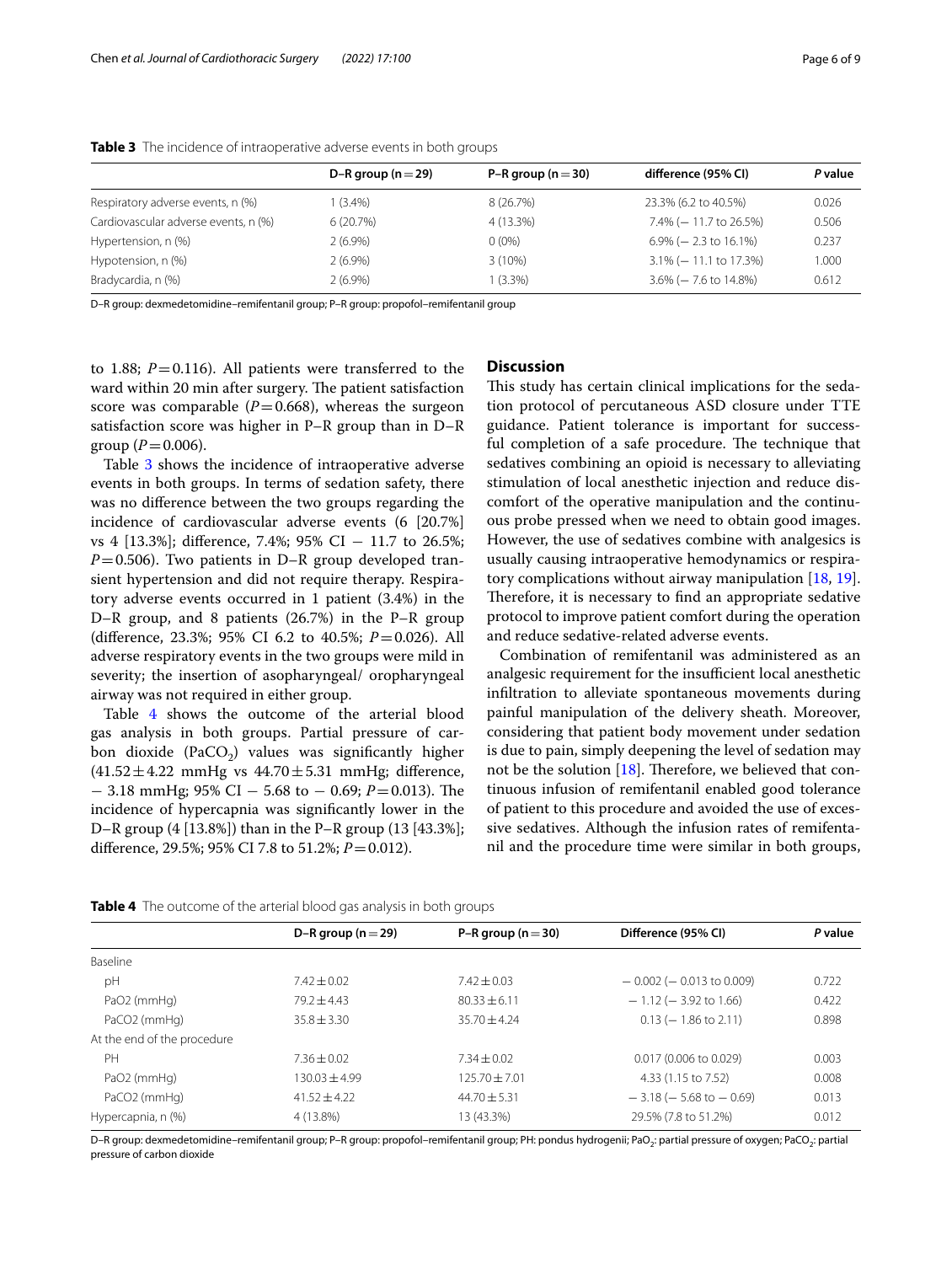the time of remifentanil infusion was longer in the D–R group than in the P–R group because of the longer induction time. Remifentanil is an ultra-short-acting opioid with rapid distribution and elimination processes, and the blood concentration typically decreases by 50% 3–6 min after cessation of continuous infusion, regardless of its duration [[13\]](#page-7-10). In our study, the infusion time of remifentanil would not prolong the recovery time as no diference of the value between the two groups was observed.

The main safety problem with sedation in patients is respiratory adverse events, which are mainly related to the use of sedatives and analgesics [[18\]](#page-7-15). Many studies have reported that dexmedetomidine alone may not cause a decrease in respiratory or hypoventilation rates due to the central efect on respiration, but must be vigilant when combined with remifentanil [[12,](#page-7-9) [13,](#page-7-10) [18](#page-7-15)]. Remifentanil is generally associated with respiratory depression, which may result in airway obstruction due to relaxation of the pharyngeal muscles. Our study found that the incidence of adverse respiratory events in the D–R group was lower than that in the  $P-R$  group. Then, we measured the PaCO<sub>2</sub> level through arterial blood gas analysis, and an important fnding in this study was the lower incidence of hypercapnia in the D–R group compared with the  $P-R$  group. Thus, the study further confrmed that dexmedetomidine in combination with remifentanil did not increase the risk of opioid-related respiratory depression, which similar to the results of previous study [[20,](#page-7-17) [21\]](#page-7-18).

Given the predictable efect in cardiovascular system, we hypothesized that there were more obvious hemodynamic changes in the dexmedetomidine–remifentanil protocol than the propofol–remifentanil protocol. Some studies have found that a dose-dependent decrease in heart rate is the most common cardiovascular efect in patients receiving dexmedetomidine, while the rate is generally not lower than 50 beats/minute, and usually, anticholinergic drugs are not required to increase the heart rate [[22,](#page-7-19) [23](#page-8-0)]. Recent studies have suggested that maintaining intraoperative MABP $\geq$  65 mmHg has equal clinical implications as conventional maintenance within 20% of preoperative baseline values [[22,](#page-7-19) [24](#page-8-1)]. In addition, we believe that due to the fear and anxiety of the impending procedure, preoperative blood pressure may have higher initial levels before the use of sedatives. Once sedation begins, the blood pressure is probably below 20% of the baseline value during the procedure, which makes it inaccurate for assessment of hemodynamic safety. Based on these theories, we defned hypotension as an MABP<65 mmHg to assess hemodynamic instability in this study. Rather than large or rapid bolus injection during a short period of time, continuous infusion of dexmedetomidine for an initial loading dose was helpful to prevent the hemodynamic changes that are usually associated with dexmedetomidine and to maintain stable anesthesia [\[25](#page-8-2)]. Finally, there was an infrequent and comparable incidence of cardiovascular adverse events in both groups, which difered from the initial hypothesis of hemodynamic changes in the dexmedetomidine– remifentanil protocol.

The primary efficacy end-point was the percentage of patients not requiring rescue sedatives based on achieving targeted sedation depth. Our study has already demonstrated that sedation protocols of both dexmedetomidine–remifentanil and propofol–remifentanil combinations have comparable efficacy for providing sufficient sedative and analgesic effects. However, physicians favored the propofol–remifentanil-based sedation protocol perhaps due to the shorter induction time. Although the incidence of cardiovascular adverse events was comparable and such events were easily managed in both groups, the dexmedetomidine–remifentanil protocol had superior airway security since it is associated with fewer hypercapnia and respiratory adverse events than the propofol–remifentanil protocol. The best approach to sedation for patients in percutaneous closure of ASD is to choose a sedation regimen tailored according to the clinical risk assessment. For those patients with the uncertainties in airway safety, dexmedetomidine– remifentanil-based sedation protocol may be a suitable sedation approach.

Intracardiac shunts can change the onset time of sedation in ASD patients [\[25](#page-8-2)]. Previous study demonstrated that signifcantly delayed pharmacodynamics responses to neuromuscular blocking agent cisatracurium were observed in patients with septal defects [[26\]](#page-8-3). In this study, there was a longer induction time to achieve targeted levels of sedation with dexmedetomidine than with propofol, which was also similar to the results of previous research above the patients without intracardiac shunts [[12\]](#page-7-9). However, there is no clinical study involving adequate number of patients has been done to explore the magnitude of diference in the induction time of anesthesia in patients with or without intracardiac shunt [[27,](#page-8-4) [28](#page-8-5)]. Simple dosage regimens based only on patient weight may not result in stable efect-site concentrations because of the complex pharmacokinetics and pharmacodynamics of each drug. Further exploration of pharmacokinetics and pharmacodynamics of sedatives in patients with intracardiac shunts assumed great signifcance in the formulation of a population-specifc dosage regimen to achieve optimized therapy.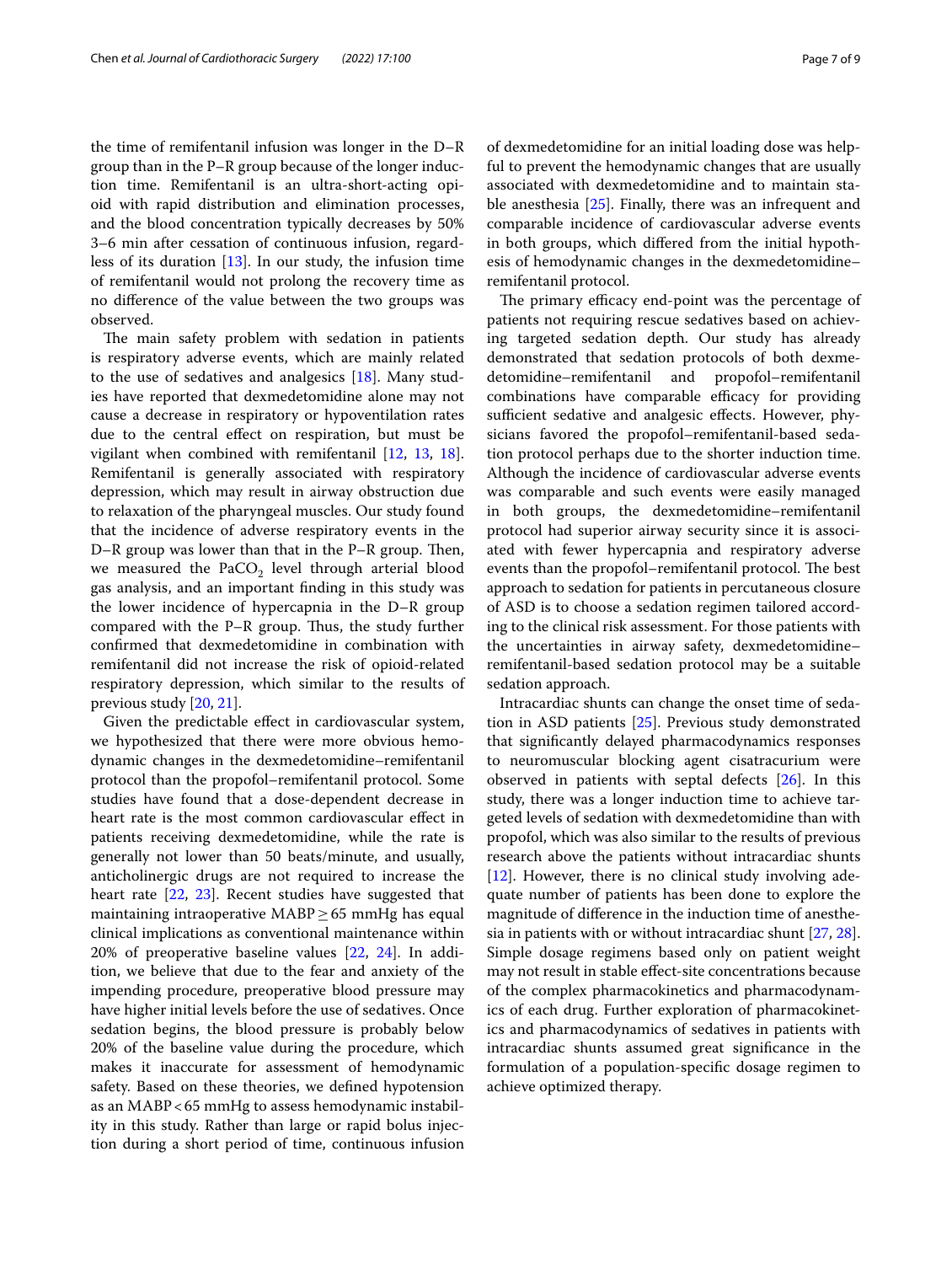## **Conclusions**

In the term of efficacy, both sedation protocols have comparable efficacy for providing sufficient sedative and analgesic efects, however, the time to target sedation level was more rapid and the surgeon satisfaction score was higher in the propofol–remifentanil protocol than in the dexmedetomidine–remifentanil sedation protocol. In terms of sedation safety, considering that the hemodynamic stability was comparable, we concluded that dexmedetomidine–remifentanil protocol had superior airway security since it was associated with fewer hypercapnia and respiratory adverse events.

#### **Abbreviations**

ASD: Atrial septal defects; TTE: Transthoracic echocardiography; TEE: Transesophageal echocardiography; D-R group: Dexmedetomidine-remifentanil group; P–R group: Propofol–remifentanil group; ASA: American Society of Anesthesiologists; OAA/S: Observer's Assessment of Alertness/Sedation; BIS: Bispectral index score; VAS: Visual analog scale; PH: Pondus hydrogenii; PaO2: Partial pressure of oxygen; PaCO2: Partial pressure of carbon dioxide.

#### **Acknowledgements**

We would like to thank Zhao-Nan Zeng for help with the statistical analysis and the cardiac surgery team for their help and support in the management of these patients.

#### **Author contributions**

Conceptualization: XLC, GCZ. Data curation: XLC, YHZ, WHH. Formal analysis: XLC, YHZ, WHH. Investigation: XLC, WHH. Resources: XLC, WHH. Software: XLC, YHZ, WHH. Supervision: XLC, GCZ. Validation: XLC, GCZ. Visualization: XLC, WHH. Writing-original draft: XLC, WHH. All authors read and approved the fnal manuscript.

# **Funding**

None.

## **Availability of data and materials**

Data used for this study are available upon request. All relevant data are within the manuscript and its Supporting Information fles.

### **Declarations**

#### **Ethics approval and consent to participate**

The study was approved by the Ethics Committee of Fujian Medical University, China (No. 2020KY018) and was registered at<http://www.chictr.org.cn>(No. ChiCTR2000030969), 20 March 2020.

### **Consent for publication**

Informed consent for publication was obtained.

#### **Competing interests**

The authors have nothing to declare with regards to this project.

### **Author details**

<sup>1</sup> Department of Intensive Care Unit, the First Affiliate Hospital, Fujian Medical University, Fuzhou 350004, Fujian Province, People's Republic of China. 2 <sup>2</sup> Anesthesiology Research Institute, the First Affiliated Hospital, Fujian Medical University, Fuzhou 350004, Fujian Province, People's Republic of China. 3 <sup>3</sup> Department of Cardiovascular Surgery, Fujian Medical University Union Hospital, Fuzhou 350001, Fujian Province, People's Republic of China.

## Received: 20 June 2021 Accepted: 17 April 2022 Published online: 03 May 2022

#### **References**

- <span id="page-7-0"></span>1. Ooi YK, Kelleman M, Ehrlich A, et al. Transcatheter versus surgical closure of atrial septal defects in children: a value comparison. JACC Cardiovasc Interv. 2016;9(1):79–86.
- <span id="page-7-1"></span>2. Ding C, Chang JK, Lin CC, et al. Efficacy and safety of transthoracic echocardiography alone in transcatheter closure of secundum-type atrial septal defects in adults. Echocardiography. 2016;33(4):579–85.
- <span id="page-7-2"></span>3. Cao H, Chen Q, Zhang GC, et al. Percutaneous device closure of atrial septal defect with totally transthoracic echocardiography guide, without x-ray machine. Medicine (Baltimore). 2016;95(44):e5256.
- <span id="page-7-3"></span>4. Akin A, Guler G, Esmaoglu A, et al. A comparison of fentanyl-propofol with a ketamine-propofol combination for sedation during endometrial biopsy. J Clin Anesth. 2005;17(3):187–90.
- <span id="page-7-4"></span>5. Curtis JA, Hollinger MK, Jain HB. Propofol-based versus dexmedetomidine-based sedation in cardiac surgery patients. J Cardiothorac Vasc Anesth. 2013;27(6):1289–94.
- <span id="page-7-5"></span>6. Venn RM, Hell J, Grounds RM. Respiratory effects of dexmedetomidine in the surgical patient requiring intensive care. Crit Care. 2000;4(5):302–8.
- 7. Candiotti KA, Bergese SD, Bokesch PM, et al. MAC Study Group. Monitored anesthesia care with dexmedetomidine: a prospec‑ tive, randomized, double-blind, multicenter trial. Anesth Analg. 2010;110(1):47–56.
- 8. Bhana N, Goa KL, McClellan KJ. Dexmedetomidine. Drugs. 2000;59(2):263–70.
- <span id="page-7-6"></span>Watt S, Sabouri S, Hegazy R, et al. Does dexmedetomidine cause less airway collapse than propofol when used for deep sedation? J Clin Anesth. 2016;35:259–67.
- <span id="page-7-7"></span>10. Koruk S, Mizrak A, Kaya UB, et al. Propofol/dexmedetomidine and propofol/ketamine combinations for anesthesia in pediatric patients undergoing transcatheter atrial septal defect closure: a prospective randomized study. Clin Ther. 2010;32(4):701–9.
- <span id="page-7-8"></span>11. Gozal D, Rein AJ, Nir A, et al. Propofol does not modify the hemodynamic status of children with intracardiac shunts undergoing cardiac catheterization. Pediatr Cardiol. 2001;22(6):488–90.
- <span id="page-7-9"></span>12. Arain SR, Ebert TJ. The efficacy, side effects, and recovery characteristics of dexmedetomidine versus propofol when used for intraoperative sedation. Anesth Analg. 2002;95(2):461–6.
- <span id="page-7-10"></span>13. St-PP TI, Verdonck O, et al. Dexmedetomidine versus remifentanil for monitored anesthesia care during endobronchial ultrasound-guided transbronchial needle aspiration: a randomized controlled trial. Anesth Analg. 2019;128(1):98–106.
- <span id="page-7-11"></span>14. Chernik DA, Gillings D, Laine H, et al. Validity and reliability of the Observer's Assessment of Alertness/Sedation Scale: study with intravenous midazolam. J Clin Psychopharmacol. 1990;10(4):244–51.
- <span id="page-7-12"></span>15. Kim N, Yoo YC, Lee SK, et al. Comparison of the efficacy and safety of sedation between dexmedetomidine–remifentanil and propofol– remifentanil during endoscopic submucosal dissection. World J Gastroenterol. 2015;21(12):3671–8.
- <span id="page-7-13"></span>16. Aldrete JA, Kroulik D. A postanesthetic recovery score. Anesth Analg. 1970;49(6):924–34.
- <span id="page-7-14"></span>17. Park S, Choi SL, Nahm FS, et al. Dexmedetomidine–remifentanil vs propofol-remifentanil for monitored anesthesia care during hysteroscopy: Randomized, single-blind, controlled trial. Medicine (Baltimore). 2020;99(43):e22712.
- <span id="page-7-15"></span>18. Goettel N, Bharadwaj S, Venkatraghavan L, et al. Dexmedetomidine vs propofol-remifentanil conscious sedation for awake craniotomy: a prospective randomized controlled trial. Br J Anaesth. 2016;116(6):811–21.
- <span id="page-7-16"></span>19. Skucas AP, Artru AA. Anesthetic complications of awake craniotomies for epilepsy surgery. Anesth Analg. 2006;102(3):882–7.
- <span id="page-7-17"></span>20. Ge DJ, Qi B, Tang G, et al. Intraoperative dexmedetomidine promotes postoperative analgesia and recovery in patients after abdominal colectomy: A CONSORT-prospective, randomized. Control Clin Trial Med (Baltimore). 2015;94(43):e1727.
- <span id="page-7-18"></span>21. Mayr NP, Wiesner G, van der Starre P, et al. Dexmedetomidine versus propofol-opioid for sedation in transcatheter aortic valve implantation patients: a retrospective analysis of periprocedural gas exchange and hemodynamic support. Can J Anaesth. 2018;65(6):647–57.
- <span id="page-7-19"></span>22. Edokpolo LU, Mastriano DJ, Serafn J, et al. Discharge readiness after propofol with or without dexmedetomidine for colonoscopy: a randomized controlled trial. Anesthesiology. 2019;131(2):279–86.